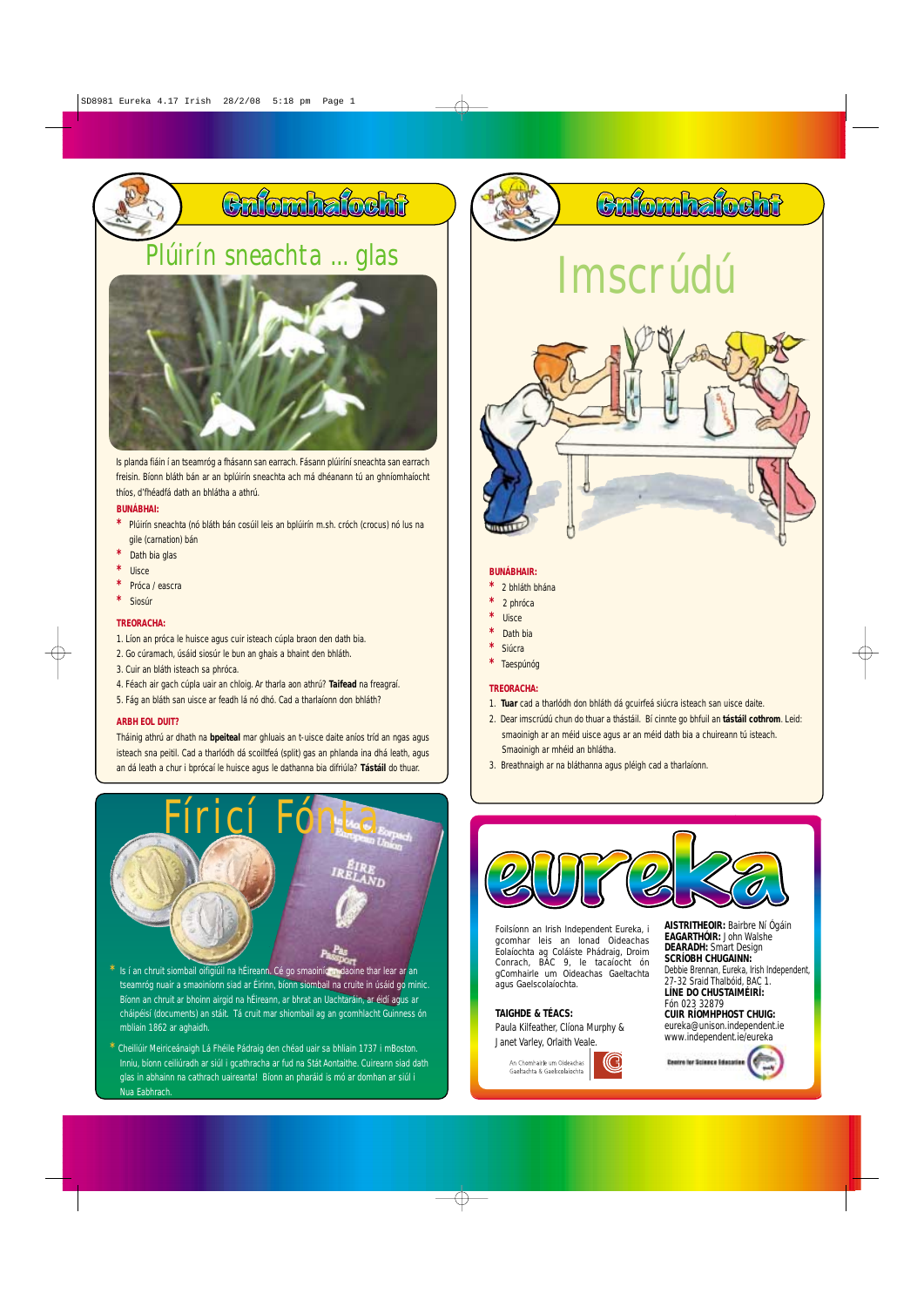Is lá an-speisialta ar fad é Lá Fhéile Pádraig. Bíonn muintir na hÉireann agus daoine ar fud an domhain ag ceiliúradh ar an lá sin. Bíonn paráidí agus féilte ar siúl chun comóradh a dhéanamh ar Naomh Pádraig. Cén dath a chuireann Lá Fhéile Pádraig i gcuimhne duit? An gcuireann sé an dath glas i gcuimhne duit? B'fhéidir gur chuala tú daoine ag déanamh cur síos i mBéarla ar Éirinn mar 'the Emerald Isle' nó ag labhairt faoi na 'forty shades of green' - cén fáth a núsáideann siad focail mar sin? Go dtí Ré na Meánaoiseanna, bhí a lán **foraoisí** dara, péine (pine), feá (beech) agus

beithe (birch) in Éirinn. Inniu, níl ach 9% de thalamh na hÉireann clúdaithe le foraoisí. Talamh **féarach** (pasture) is mó atá againn. Fásann formhór na bplandaí agus na mbarr (crops) san fhéarach, agus mar sin, is é an dath glas an dath is coitianta ar thírdhreach (landscape) na hÉireann. B'fhéidir gurb é seo an fáth a dtugann daoine an 'Emerald Isle' ar Éirinn.

Tá aeráid chineálta athraitheach (changeable) ag Éirinn. Fásann a lán plandaí agus barra san aeráid seo. Tá an aeráid seo againn mar go mbíonn uiscí Shruth na Murascaille (Gulf Stream) deas te agus go séideann gaotha aniar aneas leo. Mar sin, ní éiríonn aeráid na hÉireann róthe ná rófhuar. Thomhais eolaithe an teocht aeir ab airde riamh in Éirinn sa bhliain 1887 - 33.3°C ag Caisleán Chill Chainnigh. Thomhais eolaithe an teocht aeir ab ísle riamh in Éirinn i gContae Shligigh sa bhliain 1881 -19.1°C ag Caisleán Markree. Bíonn meánteocht (average temperature) 21°C againn in Éirinn i rith mhíonna an tsamhraidh agus 5°C i rith mhíonna an gheimhridh. Bíonn báisteach againn in Éirinn i rith na bliana ar fad. Titeann níos lú báistí in oirthear na tíre ná mar a thiteann in iarthar na tíre. Bíonn iarthar na tíre níos fliche mar go mbuaileann stoirmeacha an Atlantaigh an cósta sin ar dtús. Tarlaíonn na stoirmeacha móra seo san fhómhar agus sa gheimhreadh.

Fásann plandaí agus barraí ó cheann ceann na bliana san aeráid chineálta atá againn in Éirinn. Bíonn an-tóir (demand) ag daoine ar an tseamróg ag an am seo den bhliain. In eagrán na seachtaine seo d'Eureka, beidh eolas le fáil ar an tseamróg. Beidh seans agat an dath glas a iniúchadh freisin.



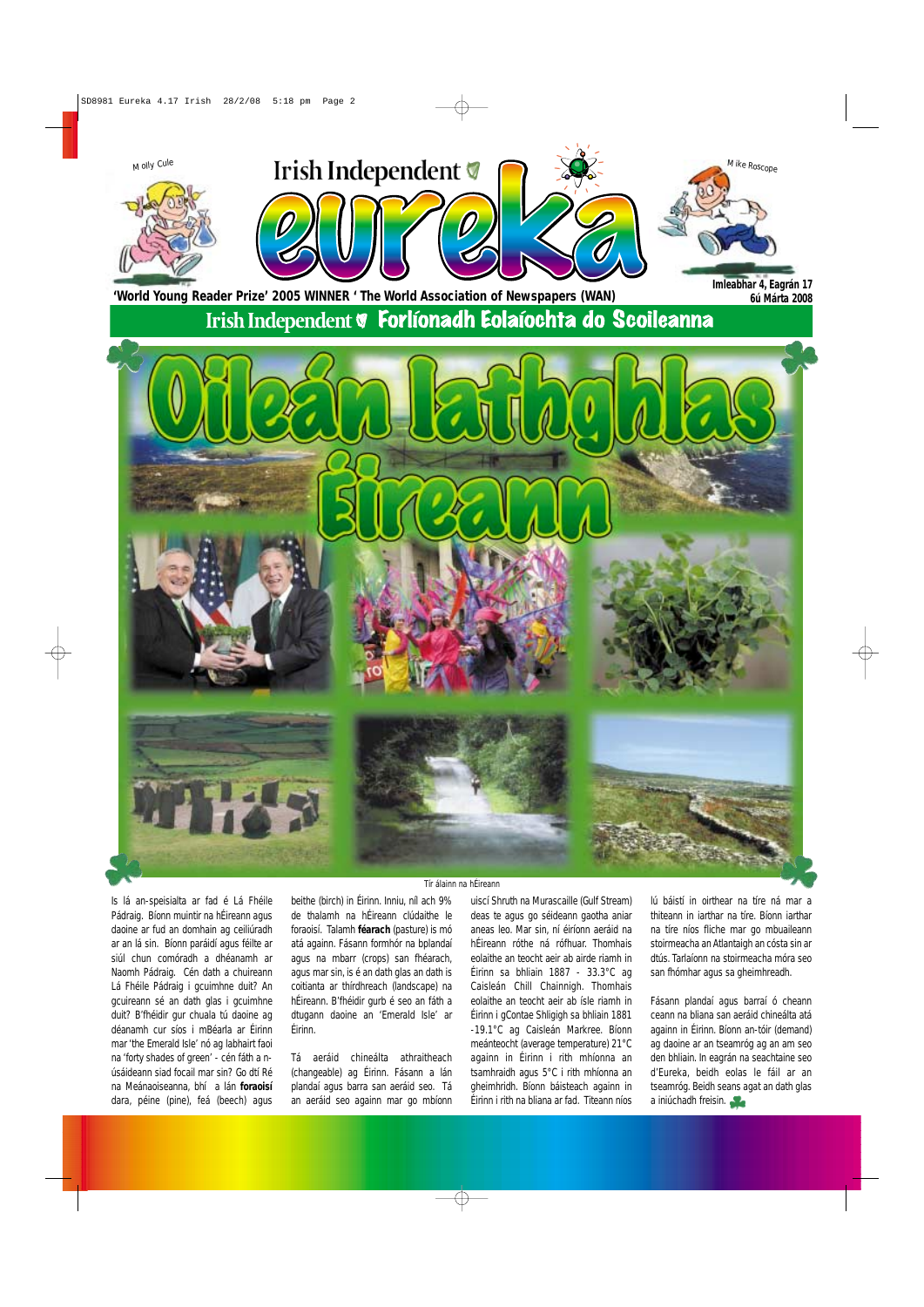## **BUNÁBHAIR:**

- **\*** Seamróga ó áiteanna éagsúla sa cheantar m.sh., ó shiopa, ó ghairdín, ó pháirc
- **\*** Lionsa láimhe
- **\*** Peann luaidhe agus páipéar

#### **TREORACHA:**

- 1. Roinn na seamróga i mbearta éagsúla .i. beart amháin le haghaidh sheamróg an tsiopa, beart eile le haghaidh sheamróg na páirce agus mar sin de. Cuir lipéid A, B, C agus D orthu chun cur i gcuimhne duit cá as ar tháinig siad.
- 2. Tóg seamróg as beart amháin. Scrúdaigh í faoin lionsa láimhe.
- **\*** Déan cur síos ar na duillíní.
- **\*** Cén dath atá orthu? An bhfuil doimhneachtaí (shades) éagsúla glais sna duillíní?
- **\*** An bhfuil na duillíní chomh mór le chéile?
- **\*** An bhfuil an duillín ar barr níos mó ná na duillíní ar na taobhanna?
- **\*** Déan cur síos ar an mbealach a bhfuil na duillíní ceangailte leis an ngas.
- 3. Déan léaráid chruinn ag taispeáint na rudaí a thug tú faoi deara.
- 4. Féach go géar ar sheamróga ó na bearta go léir. **Breathnaigh** orthu, ceann ar cheann. Déan léaráidí cruinne ag taispeáint na rudaí a thug tú faoi deara.

# **SMAOINIGH AIR SEO**

An raibh na seamróga ar fad cosúil le chéile? An raibh siad éagsúil óna chéile? Má bhí, cad iad na héagsúlachtaí a thug tú faoi deara?

An bhfaca tú seamróg ag fás? Ar chaith tú píosa seamróige ar do chuid éadaí Lá Fhéile Pádraig? Arbh eol duit go bhfuil saghsanna éagsúla seamróige ann? B'fhéidir go mbeadh difríocht idir an tseamróg a cheannaíonn tú sa siopa agus an tseamróg a fhásann sa ghairdín nó sa pháirc. Féach go géar ar sheamróga an cheantair agus déan iarracht na difríochtaí a phiocadh amach.

# Féach ar an tSeamróg



Tá an tseamróg ar cheann de na plandaí fiáine is cáiliúla a fhásann in Éirinn. Is sórt **luibhe** (herb) í an tseamróg. Bíonn trí dhuilleog bheaga uirthi - **duillíní** (leaflets) an t-ainm atá ar na duilleoga beaga seo. Tá gaol idir fine (family) na seamróige agus

fine an fhearbáin (buttercup). Fadó, d'úsáid daoine an tseamróg mar leigheas. I rith an Ghorta, d'ith daoine na seamróga. Bíonn gas reatha (creeping stem) tanaí ar an tseamróg. Fásann bláthanna bána, nó bándearga, ar chuid acu níos deireanaí sa bhliain.



# tSeamróg



Sa bhliain 1988, rinne Charles Nelson suirbhé ar an tseamróg. Ba **luibheolaí** (botanist) é Charles. D'iarr sé ar dhaoine seamróg a bhailiú ina gceantair féin agus í a sheoladh chuige. Rinne sé iniúchadh ar na plandaí éagsúla a fuair sé. D'oibrigh sé amach go bhfuil cúig phríomhshórt seamróige ag fás in Éirinn. Fuair sé rudaí suimiúla eile amach freisin faoin tseamróg. Is planda **bliantúil** (annual) í an tseamróg. Is féidir léi fás go hairde 25cm. Is minic a bhíonn seamróg ag fás mar bhláth fiáin san fhéar i ngairdíní tí.

Dála an scéil, is féidir síolta seamróige a cheannach inniu sna hionaid gharraíodóireachta agus i siopaí do thurasóirí ar fud na tíre.



# An tSeamróg Fíricí Fónta faoin